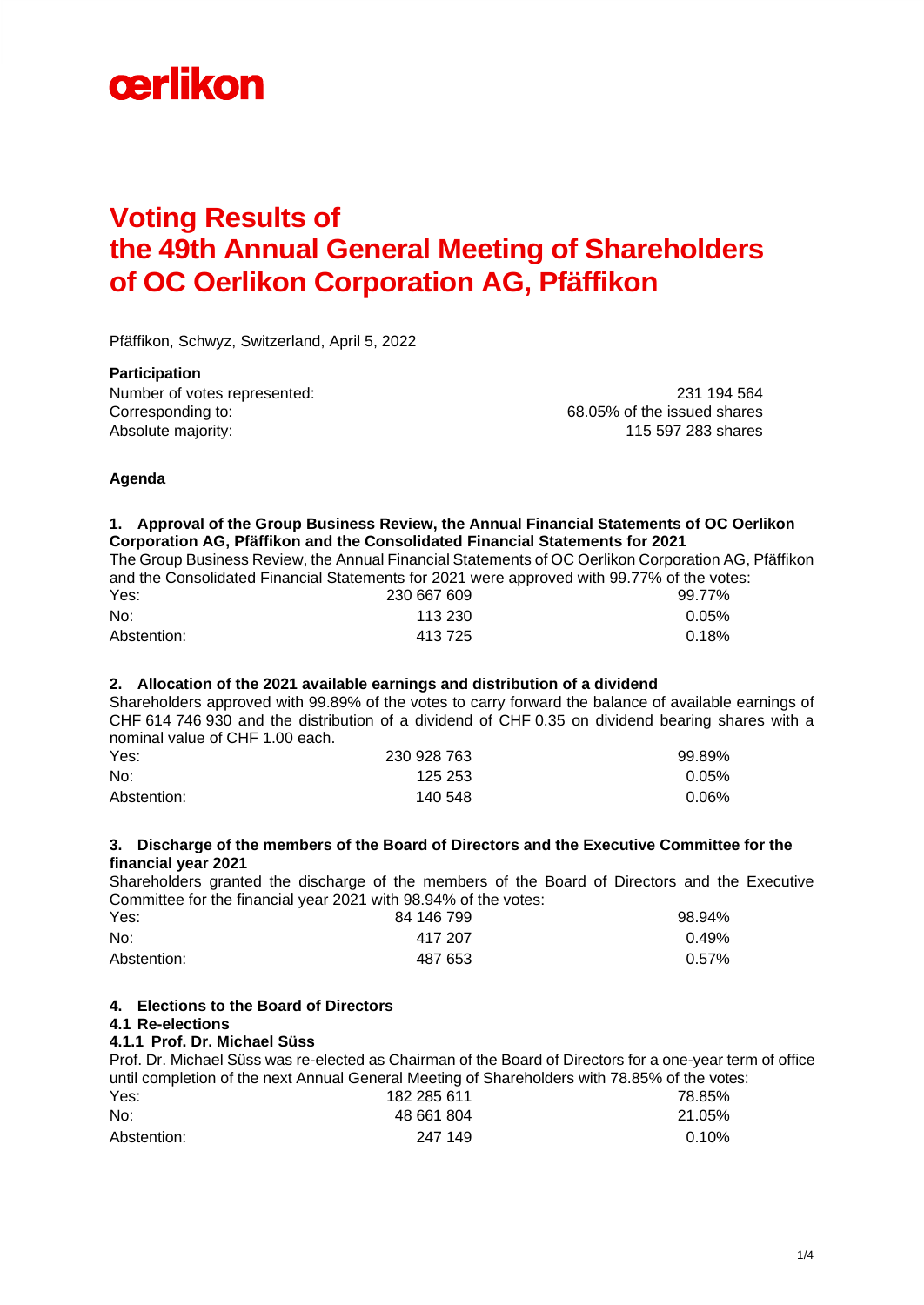

### **4.1.2 Mr. Paul Adams**

Mr. Paul Adams was re-elected as Director for a one-year term of office until completion of the next Annual General Meeting of Shareholders with 97.43% of the votes: Yes: 225 260 686 97.43% No: 5 693 557 2.46% Abstention: 240 321 0.11%

### **4.1.3 Mr. Jürg Fedier**

Mr. Jürg Fedier was re-elected as Director for a one-year term of office until completion of the next Annual General Meeting of Shareholders with 83.83% of the votes:

| Yes:        | 193 808 818 | 83.83%   |
|-------------|-------------|----------|
| No:         | 37 129 358  | 16.06%   |
| Abstention: | 256 388     | $0.11\%$ |

# **4.1.4 Mrs. Irina Matveeva**

Mrs. Irina Matveeva was re-elected as Director for a one-year term of office until completion of the next Annual General Meeting of Shareholders with 74.83% of the votes:

| Yes:        | 173 005 627 | 74.83% |
|-------------|-------------|--------|
| No:         | 57 858 656  | 25.03% |
| Abstention: | 330 281     | 0.14%  |

### **4.1.5 Mr. Alexey V. Moskov**

Mr. Alexey V. Moskov was re-elected as Director for a one-year term of office until completion of the next Annual General Meeting of Shareholders with 80.09% of the votes:

| Yes:        | 185 153 831 | 80.09% |
|-------------|-------------|--------|
| No:         | 45 689 596  | 19.76% |
| Abstention: | 351 137     | 0.15%  |

### **4.1.6 Mr. Gerhard Pegam**

Mr. Gerhard Pegam was re-elected as Director for a one-year term of office until completion of the next Annual General Meeting of Shareholders with 81.57% of the votes:

| Yes:        | 188 577 117 | 81.57% |
|-------------|-------------|--------|
| No:         | 42 322 113  | 18.31% |
| Abstention: | 295 334     | 0.12%  |

### **4.2 Election of a new member**

Mr. Zhenguo Yao was elected as Director for a one-year term of office until completion of the next Annual General Meeting of Shareholders with 97.70% of the votes:

| Yes:        | 225 868 500 | 97.70%   |
|-------------|-------------|----------|
| No:         | 4 947 704   | $2.14\%$ |
| Abstention: | 378 360     | 0.16%    |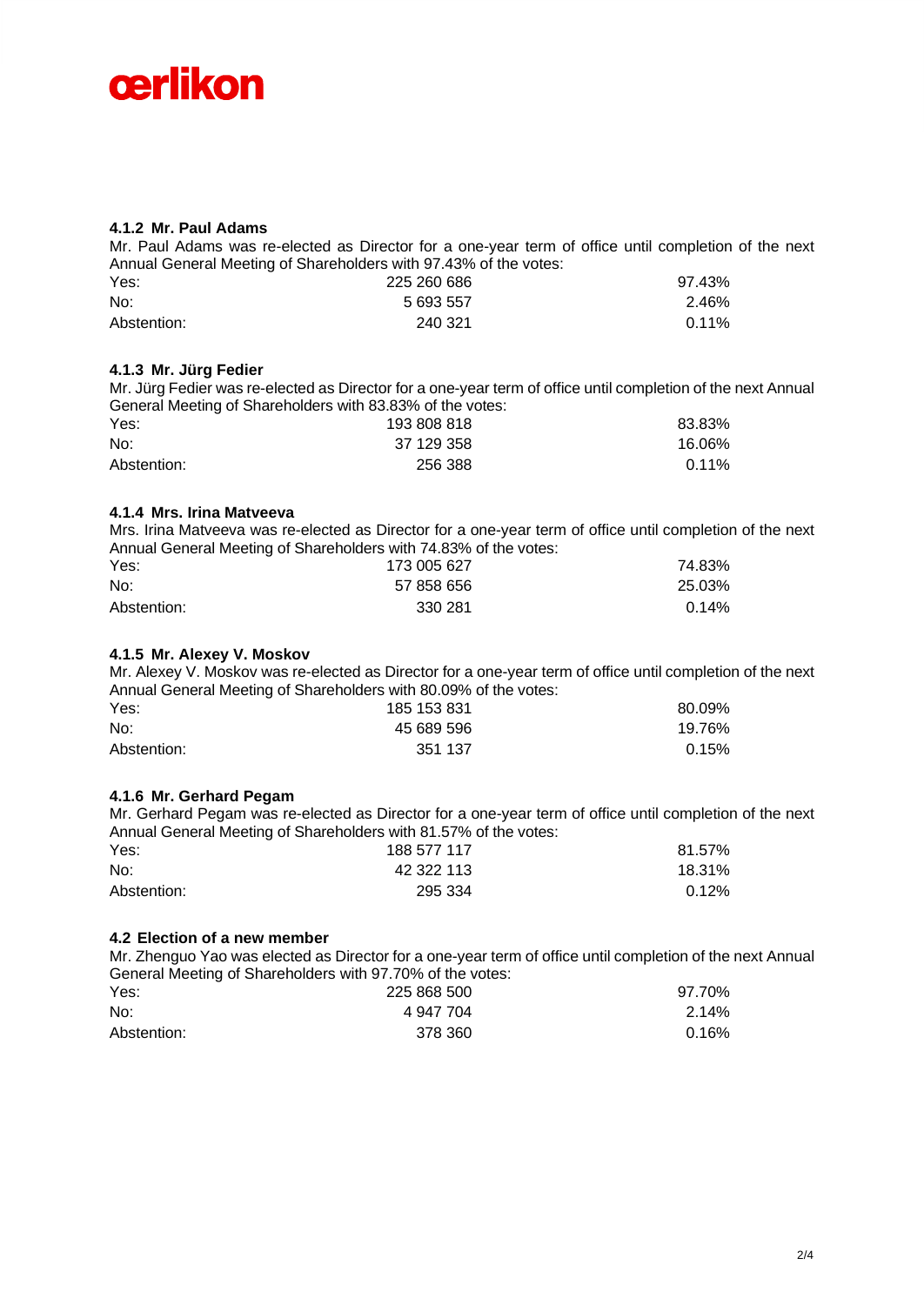

# **5. Elections to the Human Resources Committee (HRC)**

# **5.1 Re-elections**

### **5.1.1 Mr. Paul Adams**

Mr. Paul Adams was re-elected as a member of the HRC for a one-year term of office until completion of the next Annual General Meeting of Shareholders with 82.19% of the votes:

| Yes:        | 190 010 382 | 82.19%   |
|-------------|-------------|----------|
| No:         | 40 946 832  | 17.71%   |
| Abstention: | 237 350     | $0.10\%$ |

### **5.1.2 Mr. Alexey V. Moskov**

Mr. Alexey V. Moskov was re-elected as a member of the HRC for a one-year term of office until completion of the next Annual General Meeting of Shareholders with 78.80% of the votes:

| Yes:        | 182 183 340 | 78.80% |
|-------------|-------------|--------|
| No:         | 48 660 467  | 21.05% |
| Abstention: | 350 757     | 0.15%  |

### **5.1.3 Mr. Gerhard Pegam**

Mr. Gerhard Pegam was re-elected as member of the HRC for a one-year term of office until completion of the next Annual General Meeting of Shareholders with 81.10% of the votes:

| Yes:        | 187 500 322 | 81.10% |
|-------------|-------------|--------|
| No:         | 43 393 478  | 18.77% |
| Abstention: | 300 764     | 0.13%  |

# **5.2 Election of new members**

# **5.2.1 Mrs. Irina Matveeva**

Mrs. Irina Matveeva was elected as a member of the HRC for a one-year term of office until completion of the next Annual General Meeting of Shareholders with 74.05% of the votes:

| Yes:        | 171 194 217 | 74.05%   |
|-------------|-------------|----------|
| No:         | 59 592 168  | 25.78%   |
| Abstention: | 408 179     | $0.17\%$ |

### **5.2.2 Mr. Zhenguo Yao**

Mr. Zhenguo Yao was elected as a member of the HRC for a one-year term of office until completion of the next Annual General Meeting of Shareholders with 97.38% of the votes:

| Yes:        | 225 143 920 | 97.38%   |
|-------------|-------------|----------|
| No:         | 5 629 593   | $2.44\%$ |
| Abstention: | 421 051     | $0.18\%$ |

### **6. Re-election of the Auditors**

Shareholders approved the re-election of PricewaterhouseCoopers AG, Zurich, as auditor for the Corporation for a period of one year with 97.50% of the votes:

| Yes:        | 225 415 933 | 97.50% |
|-------------|-------------|--------|
| No:         | 5 584 771   | 2.42%  |
| Abstention: | 193 860     | 0.08%  |